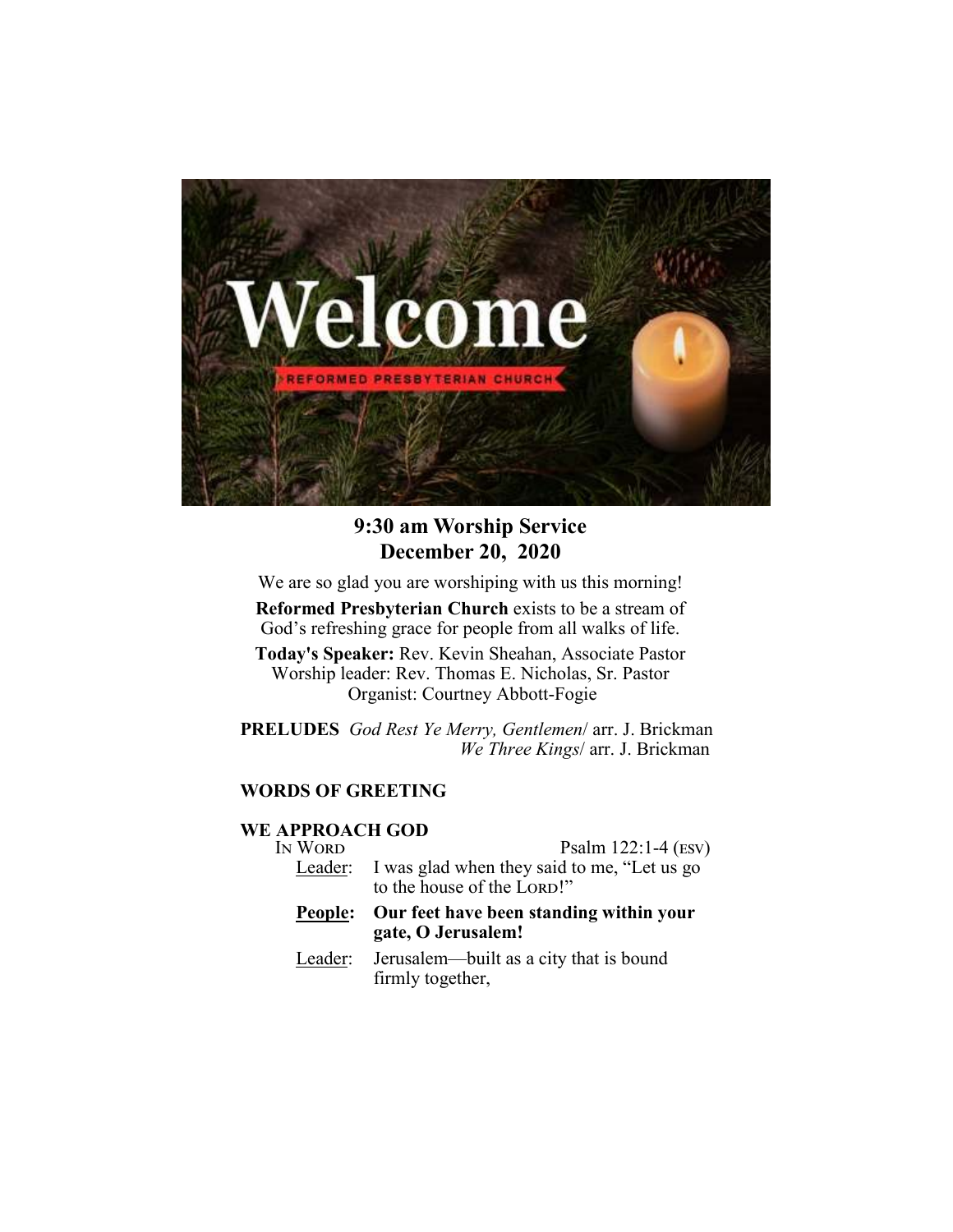#### **People: To which the tribes go up, the tribes of**  the LORD, as was decreed for Israel, to give thanks to the name of the LORD.

IN PRAYER

#### **\*WE PRAISE OUR GOD**

HYMN OF PRAISE 223 *While Shepherds Watched Their Flocks*

**WE CELEBRATE THE COMING OF CHRIST**  THE ADVENT CANDLE: Wisemen's Candle

#### **\*WE EXALT OUR LORD**

WORSHIP SONGS The First Noel  *Away in a Manger*

**WE GREET ONE ANOTHER** WELCOME TO VISITORS

#### WE SEEK GOD'S FACE Prayers of God's People

**WE HEAR GOD'S WORD**  SCRIPTURE READING Luke 2:1-20 (ESV)

SERMON Leaving Home...on the Road to Bethlehem *Advent series: The Bethlehem Journey*  Rev. Kevin Sheahan

#### **\*WE GO FORTH TO SERVE**

HYMN OF RESPONSE 195 *Joy to the World* \*WORDS OF PEACE ANNOUNCEMENTS<br>POSTLUDE

Hail, O Star/ E. Grieg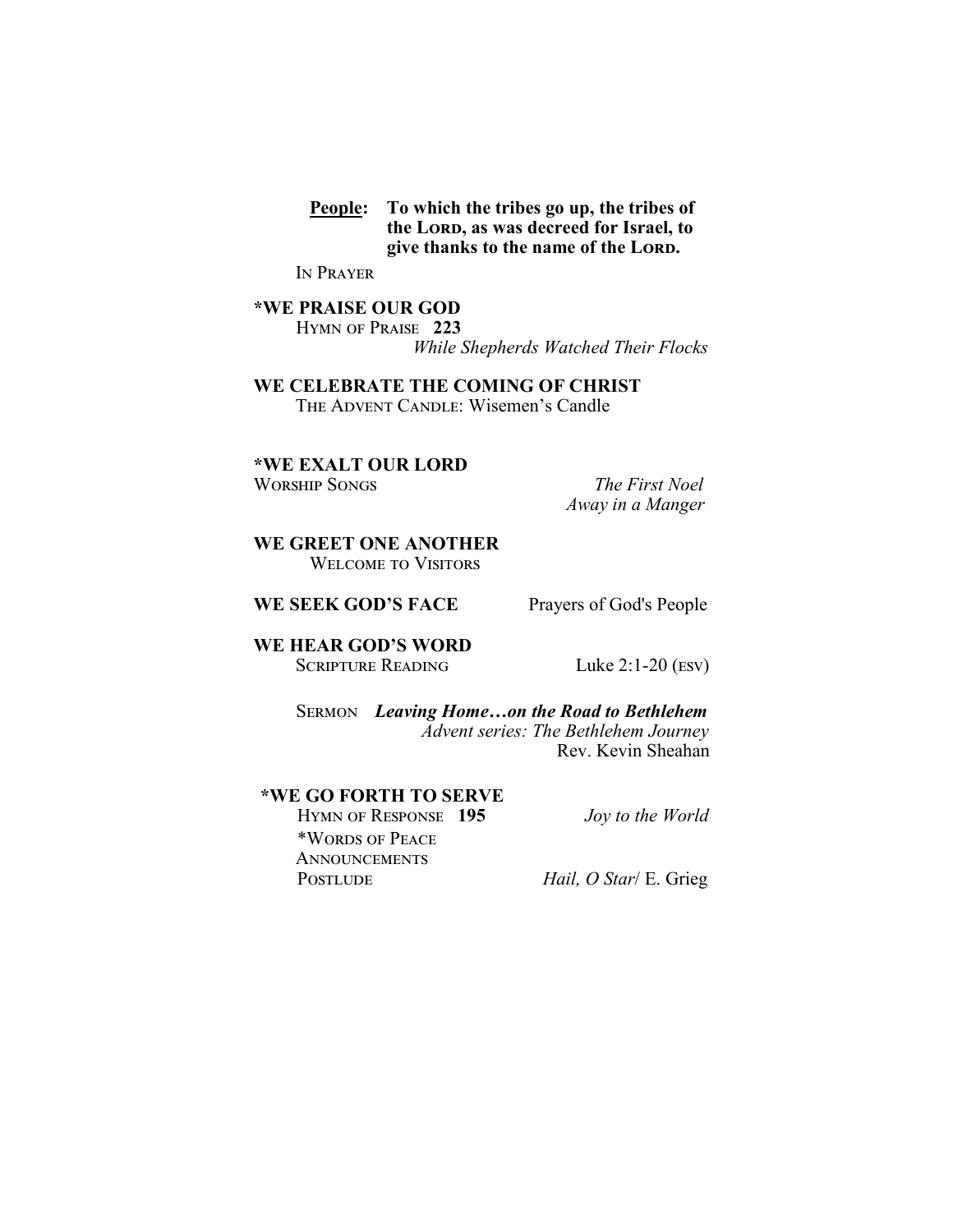# **SONG LYRICS**

#### **223 While Shepherds Watched Their Flocks**

While shepherds watched their flocks by night, all seated on the ground, an angel of the Lord came down, and glory shone around, and glory shone around.

"Fear not," said he for mighty dread had seized their troubled mind "glad tidings of great joy I bring to you and all mankind, to you and all mankind.

"To you, in David's town, this day is born of David's line a Savior, who is Christ the Lord; and this shall be the sign, and this shall be the sign:

"The heavenly babe you there shall find to human view displayed, all meanly wrapped in swathing bands, and in a manger laid, and in a manger laid."

Thus spake the seraph. And forthwith appeared a shining throng of angels praising God, who thus addressed their joyful song, addressed their joyful song:

"All glory be to God on high, and to the earth be peace; good will henceforth, from heav'n to men, begin and never cease, begin and never cease!"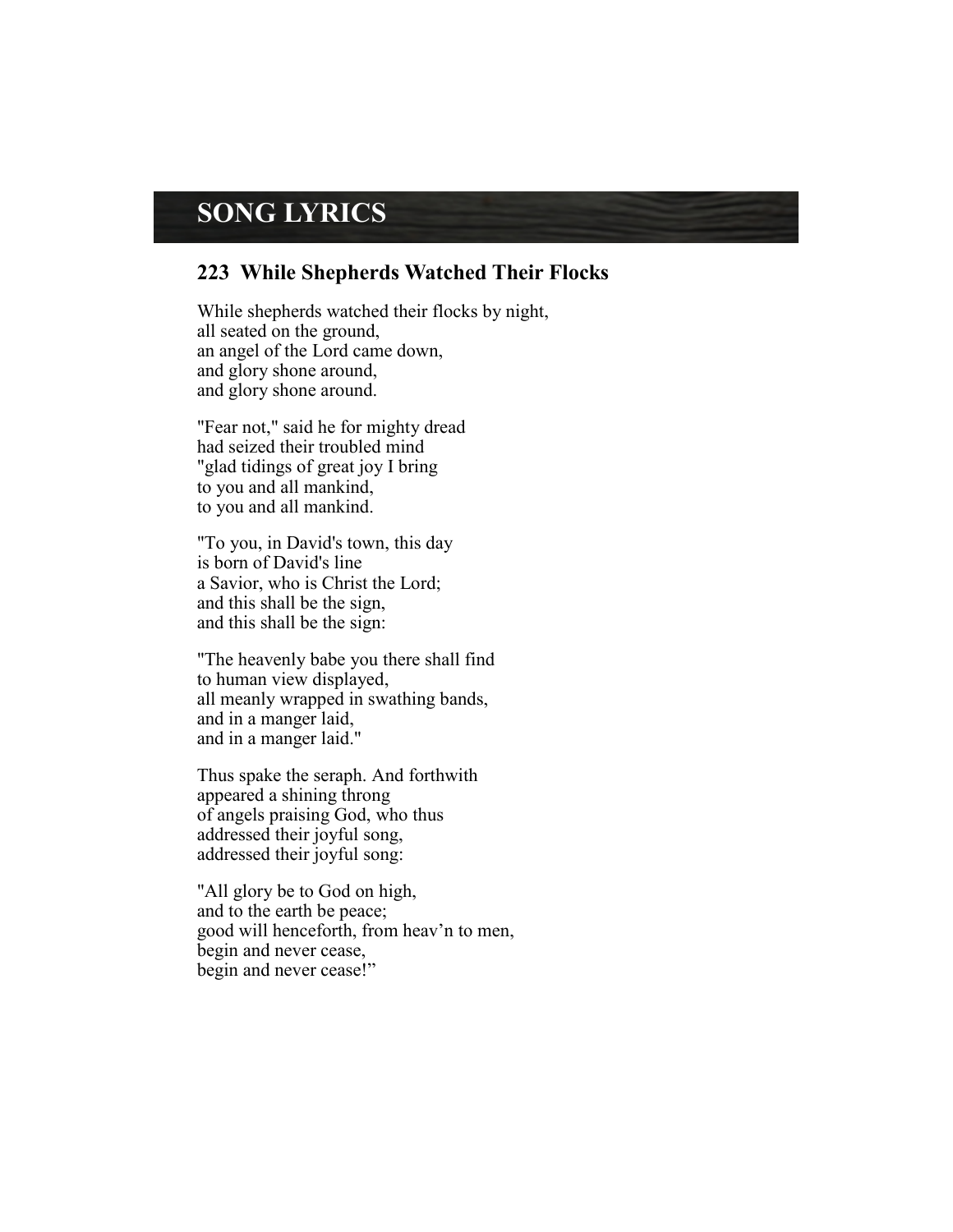### **The First Noel**

The first Noel the angels did say Was to certain poor shepherds In fields as they lay In fields where they lay keeping their sheep On a cold winter's night that was so deep Noel Noel Noel Noel Born is the King of Israel

They looked up and saw a star Shining in the east beyond them far And to the earth it gave great light And so it continued both day and night Noel Noel Noel Noel Born is the King of Israel

Then let us all with one accord Sing praises to our heavenly Lord That hath made heaven and earth nought And with His blood mankind hath bought Noel Noel Noel Noel Born is the King of Israel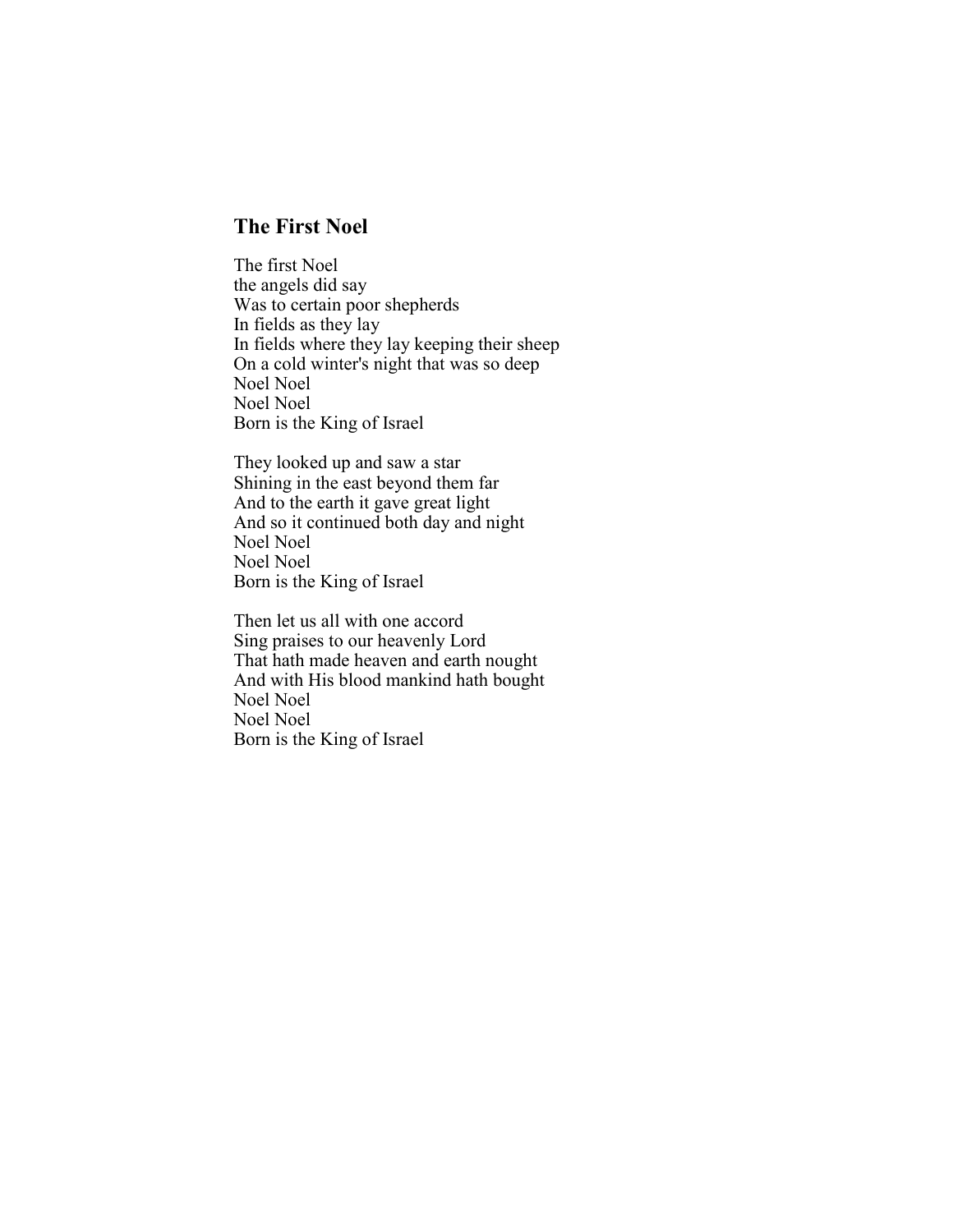#### **Away in a Manger (Forever Amen)**

Away in a manger No crib for a bed The little Lord Jesus Lay down His sweet head

The stars in the bright sky Look down where He lay The little Lord Jesus Asleep on the hay

The cattle are lowing The baby awakes But little Lord Jesus No crying He makes

I love Thee Lord Jesus Look down from the sky And stay by my side 'Til morning is nigh

I worship You Jesus For all of my days The highest of praises Be unto Your Name

My God and my Savior My king and my friend For Yours is the glory forever, amen Yours is the glory forever, amen

*Away in a Manger (Forever Amen)*, words and music by J. Murray | J. Smith | P. Wickham, © 2019 Be Essential Songs (Admin. by Essential Music Publishing LLC), CCLI License # 79597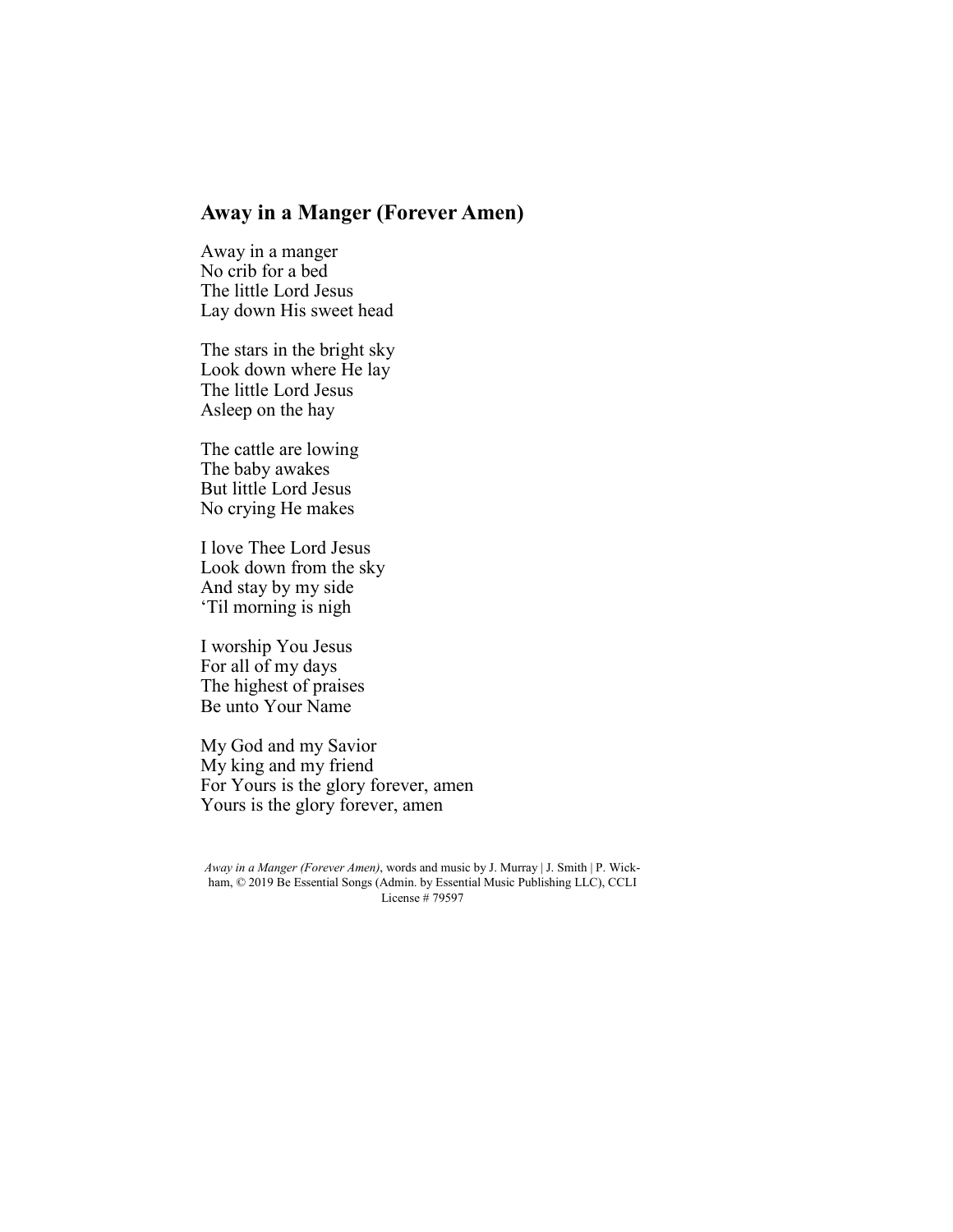#### **195 Joy to the World! The Lord Is Come**

Joy to the world, the Lord is come! Let earth receive her King; Let every heart prepare Him room, And heav'n and nature sing, And heav'n and nature sing, And heav'n, and heav'n, and nature sing.

Joy to the earth! the Savior reigns: Let men their songs employ; While fields and floods, rocks, hills and plains Repeat the sounding joy, Repeat the sounding joy, Repeat, repeat, the sounding joy.

No more let sins and sorrows grow, Nor thorns infest the ground; He comes to make His blessings flow Far as the curse is found, Far as the curse is found, Far as, far as, the curse is found.

He rules the world with truth and grace, And makes the nations prove The glories of His righteousness, And wonders of His love, And wonders of His love, And wonders, wonders of His love.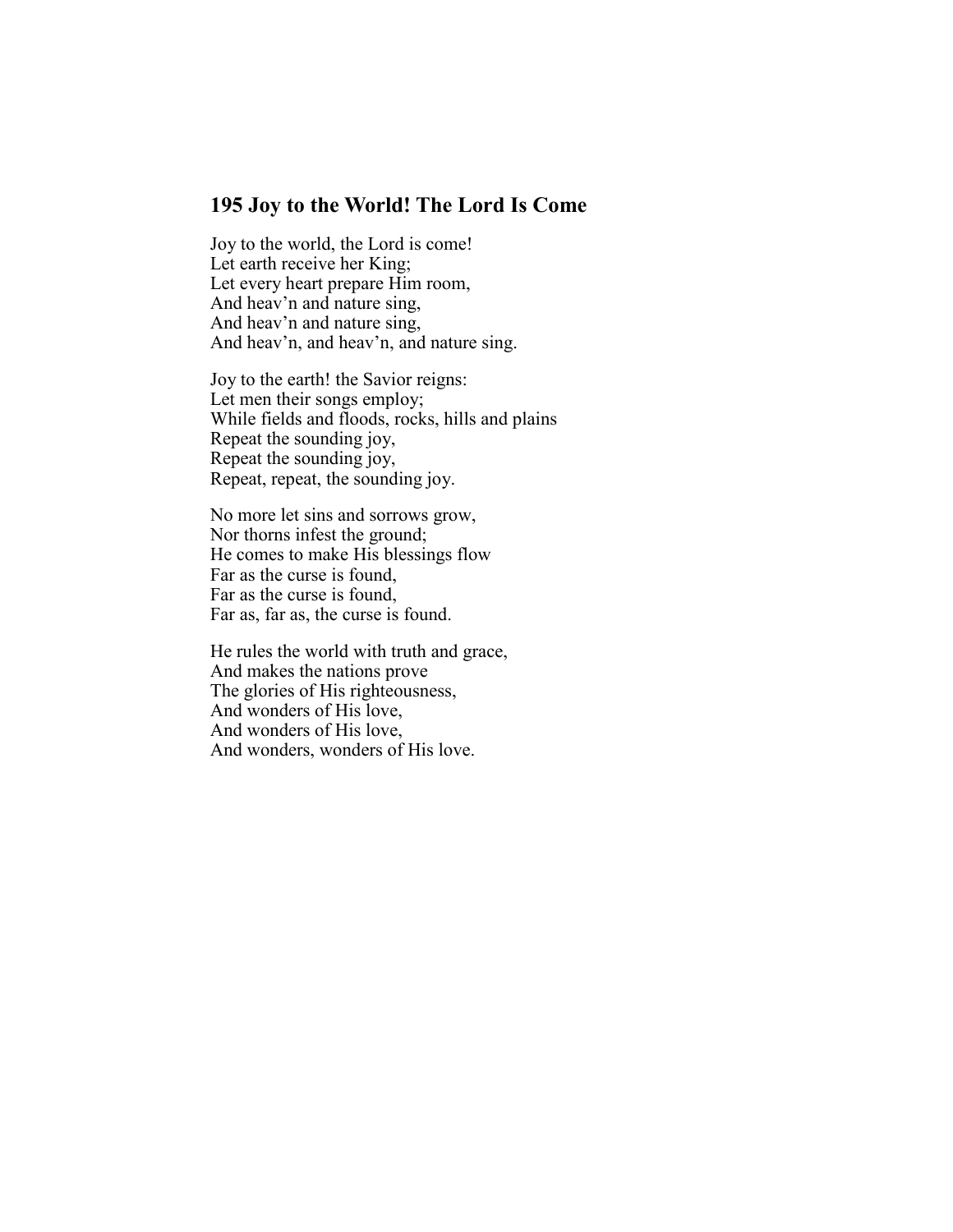# **SCRIPTURE READING Luke 2:1-20 (ESV)**

<sup>1</sup>In those days a decree went out from Caesar Augustus that all the world should be registered.  $2$  This was the first registration when Quirinius was governor of Syria.<sup>3</sup> And all went to be registered, each to his own town. <sup>4</sup>And Joseph also went up from Galilee, from the town of Nazareth, to Judea, to the city of David, which is called Bethlehem, because he was of the house and lineage of David,  $5$  to be registered with Mary, his betrothed, who was with child.  $6$  And while they were there, the time came for her to give birth.  $<sup>7</sup>$  And she gave birth to her firstborn son and wrapped</sup> him in swaddling cloths and laid him in a manger, because there was no place for them in the inn.

 $8$ And in the same region there were shepherds out in the field, keeping watch over their flock by night. <sup>9</sup> And an angel of the Lord appeared to them, and the glory of the Lord shone around them, and they were filled with great fear.  $^{10}$  And the angel said to them, "Fear not, for behold, I bring you good news of great joy that will be for all the people.  $^{11}$  For unto you is born this day in the city of David a Savior, who is Christ the Lord.  $^{12}$  And this will be a sign for you: you will find a baby wrapped in swaddling cloths and lying in a manger."  $13$  And suddenly there was with the angel a multitude of the heavenly host praising God and saying,

> <sup>14</sup>"Glory to God in the highest, and on earth peace among those with whom he is pleased!"